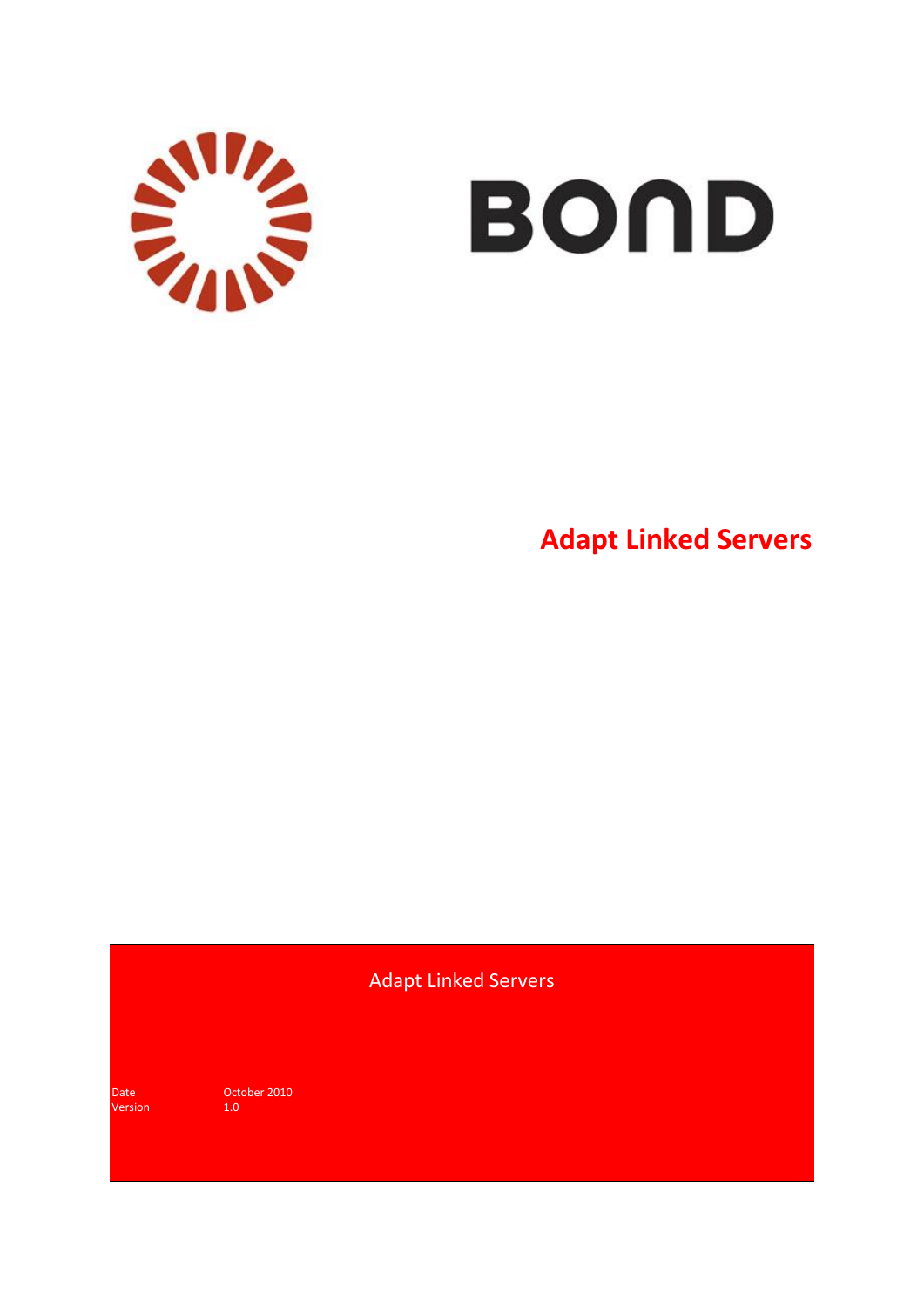## <span id="page-1-0"></span>**Table of Contents**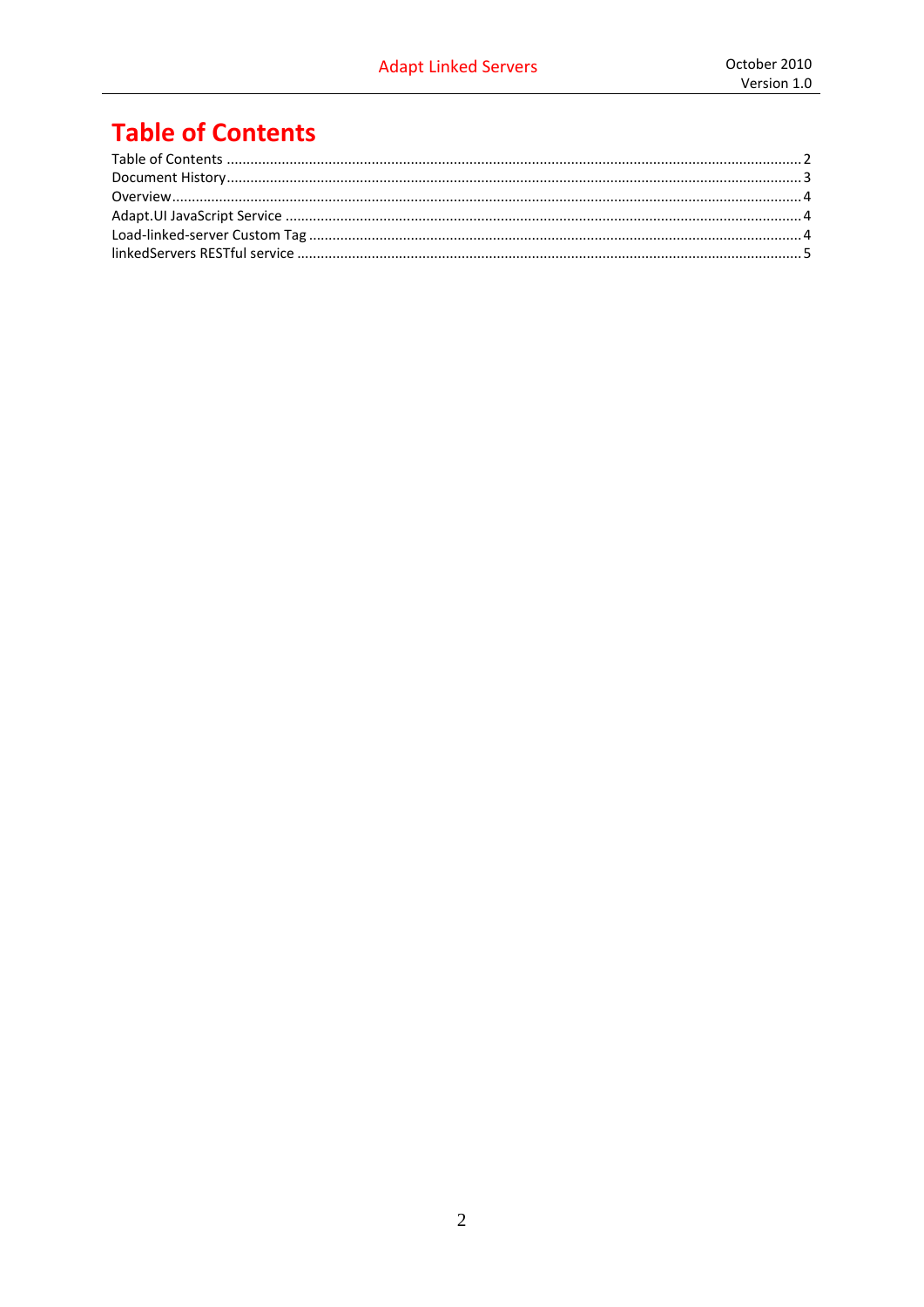# <span id="page-2-0"></span>**Document History**

| ersion | ate   | nor              |                                            |
|--------|-------|------------------|--------------------------------------------|
|        | '2010 | Martin Armstrong | Doc created (applicable from Adapt 11.6.8) |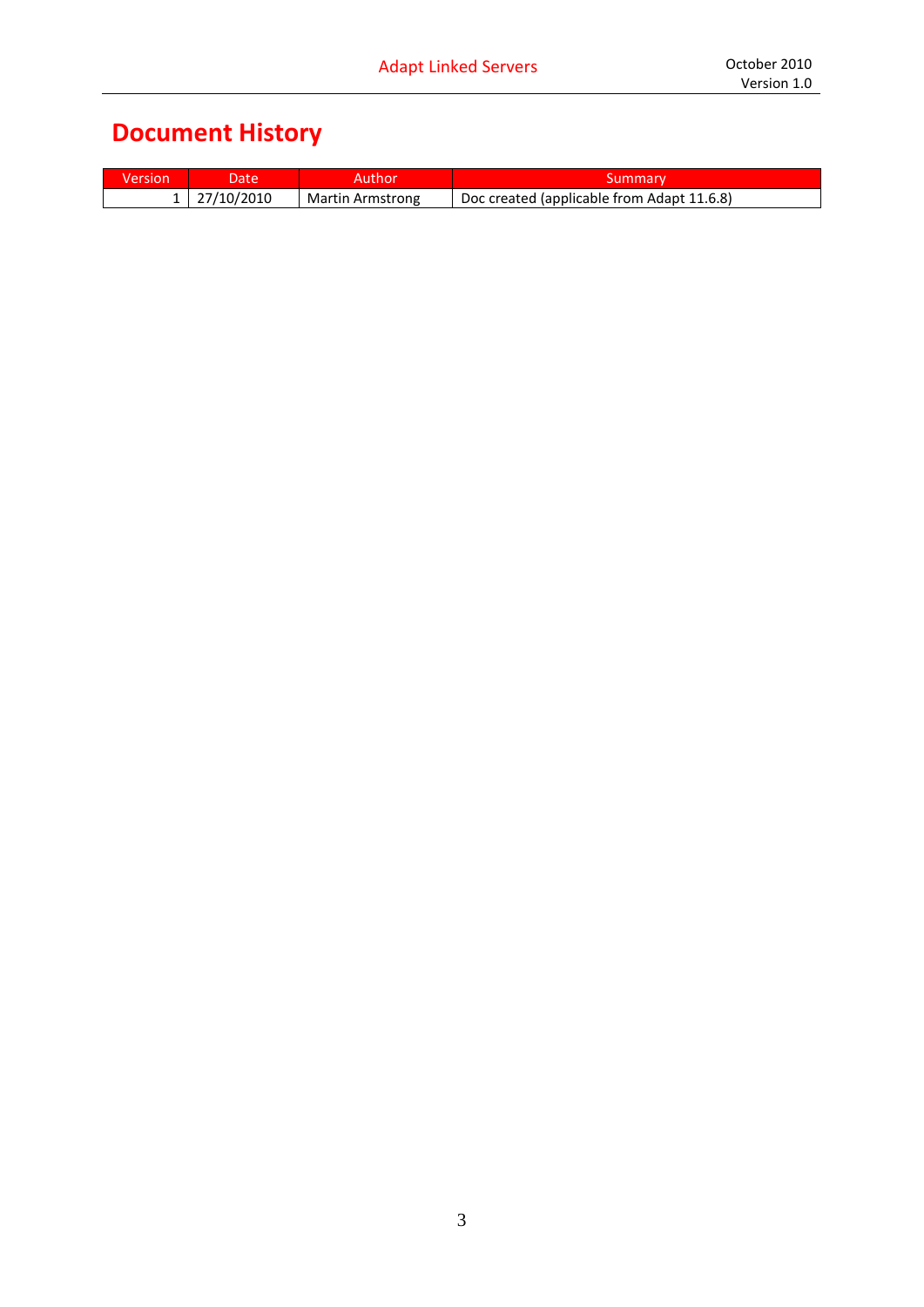### <span id="page-3-0"></span>**Overview**

A Linked Server is a 3<sup>rd</sup> party server in the same private network as an Adapt server, which has knowledge of and configuration for integration with that Adapt server via the mechanisms described in this document. These are comprised of:

- The **linkedServers RESTful service**, a Java Servlet which provides a simple server-server interface.
- The **load-linked-server jsp custom tag**, used to initiate a linked server session and show the entry page on a linked server.
- The **Adapt.UI JavaScript Service**, allows actions to be triggered in the Adapt web interface from a web page on a linked server (i.e. from a different domain in the browser).

The following diagram shows how the first two of the above mechanisms interact to allow log in to a linked servers home page via the Adapt web interface.



## <span id="page-3-1"></span>**Adapt.UI JavaScript Service**

Once you have a page from the linked server loaded inside the Adapt web UI, that page can use Adapt.UI JavaScript to call the following Adapt functions:

- Open Entity
- Open Workflow View
- Run Business Object
- Import CV from URL
- Import CVs from URL list

For more details on using this functionality see the separate document **Adapt JavaScript Services**.

## <span id="page-3-2"></span>**Load-linked-server Custom Tag**

This custom tag is used in an Adapt custom view jsp file to specify the name and location of a linked server and its home page respectively. It can also be used to specify any bespoke configuration properties that need to be passed to that server when requested. When it causes the home page of the linked server to be requested it automatically appends ADAPT\_AUTH and ADAPT\_SSN request parameters to the URL. These can be used by the linked server to authenticate the request via the linkedServers RESTful service. For further details on using this tag in an Adapt custom view jsp, see the separate document **Adapt Custom View Services**.